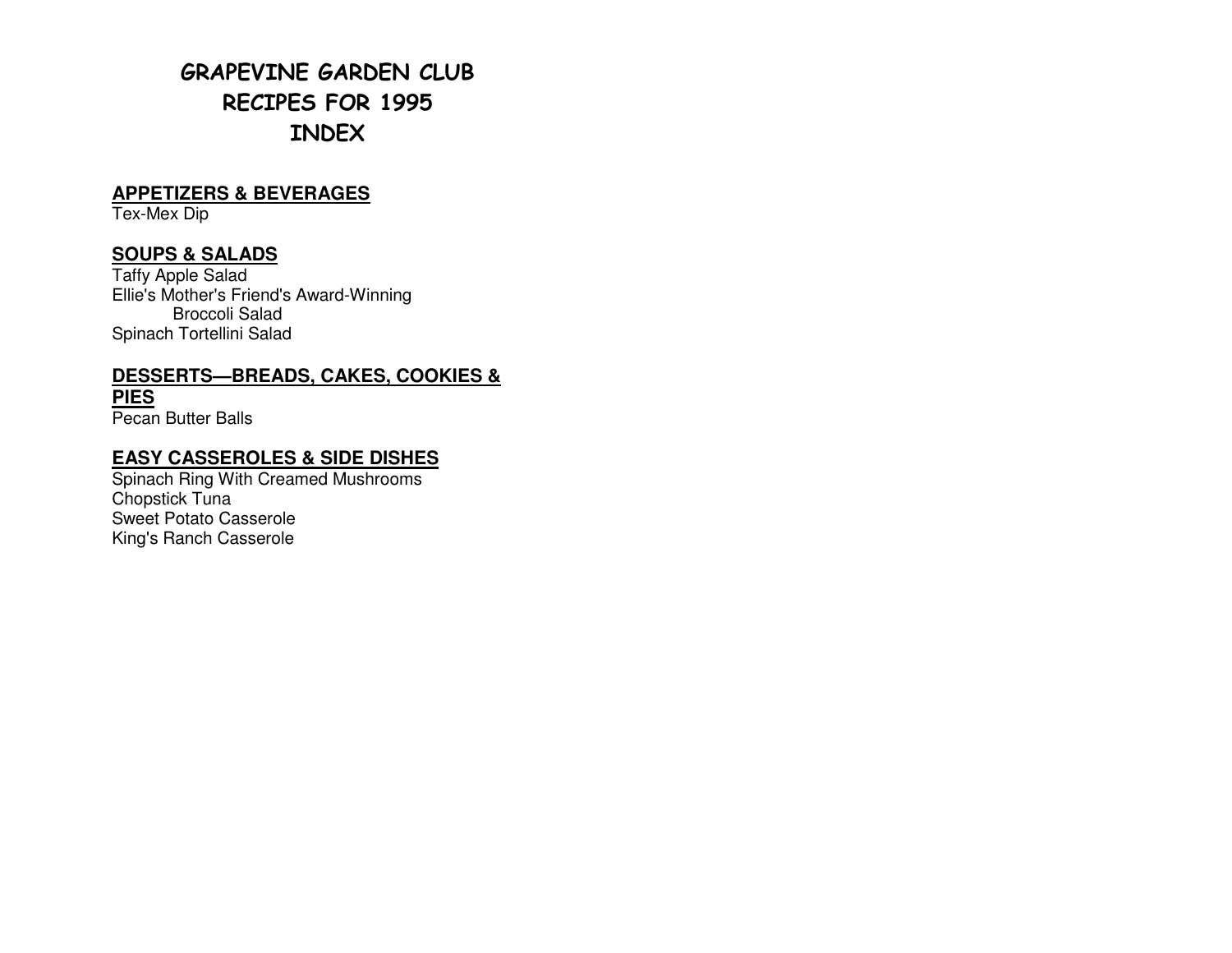# APPETIZERS & BEVERAGES

# GRAPEVINE GARDEN CLUB RECIPES

SOUPS AND SALADS

DESSERTS—BREADS, CAKES, COOKIES, PIES

April, 1995

EASY CASSEROLES & SIDE DISHES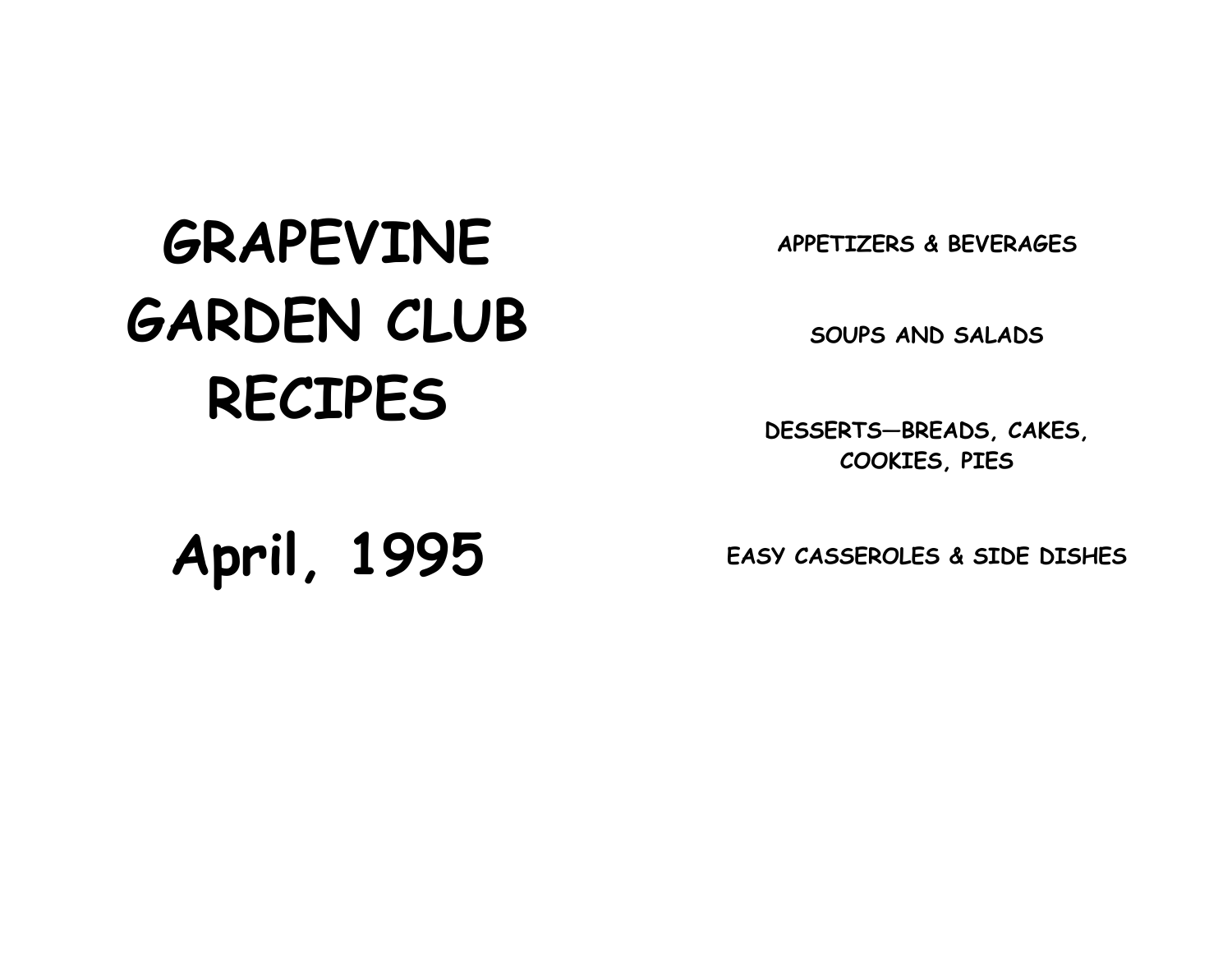# APPETIZERS & BEVERAGES

#### **TEX-MEX DIP**

Joetta King (Requested by members from Arbor Day)

3 med. ripe avocadoes 2 T lemon juice  $\frac{1}{2}$  tsp. salt ¼ tsp. pepper 1 cup sour cream 1 pkg. taco seasoning mix ½ cup mayo or Miracle Whip 2 cans (10 oz. each) bean dip Green onions, chopped Tomato (cored, seeded and chopped) 1 small can chopped ripe olives, drained 8 oz. shredded Monterey Jack cheese Large round tortilla chips or large Fritos

Peel, pit and mash avocadoes with lemon juice, salt and pepper. In separate bowl, combine sour cream, miracle whip and taco seasoning mix. To assemble, spread bean dip on a large shallow serving platter, top with seasoned avocado mixture, layer with sour cream taco mixture. Sprinkle with chopped onions, tomatoes, olives and shredded cheese. Serve chilled.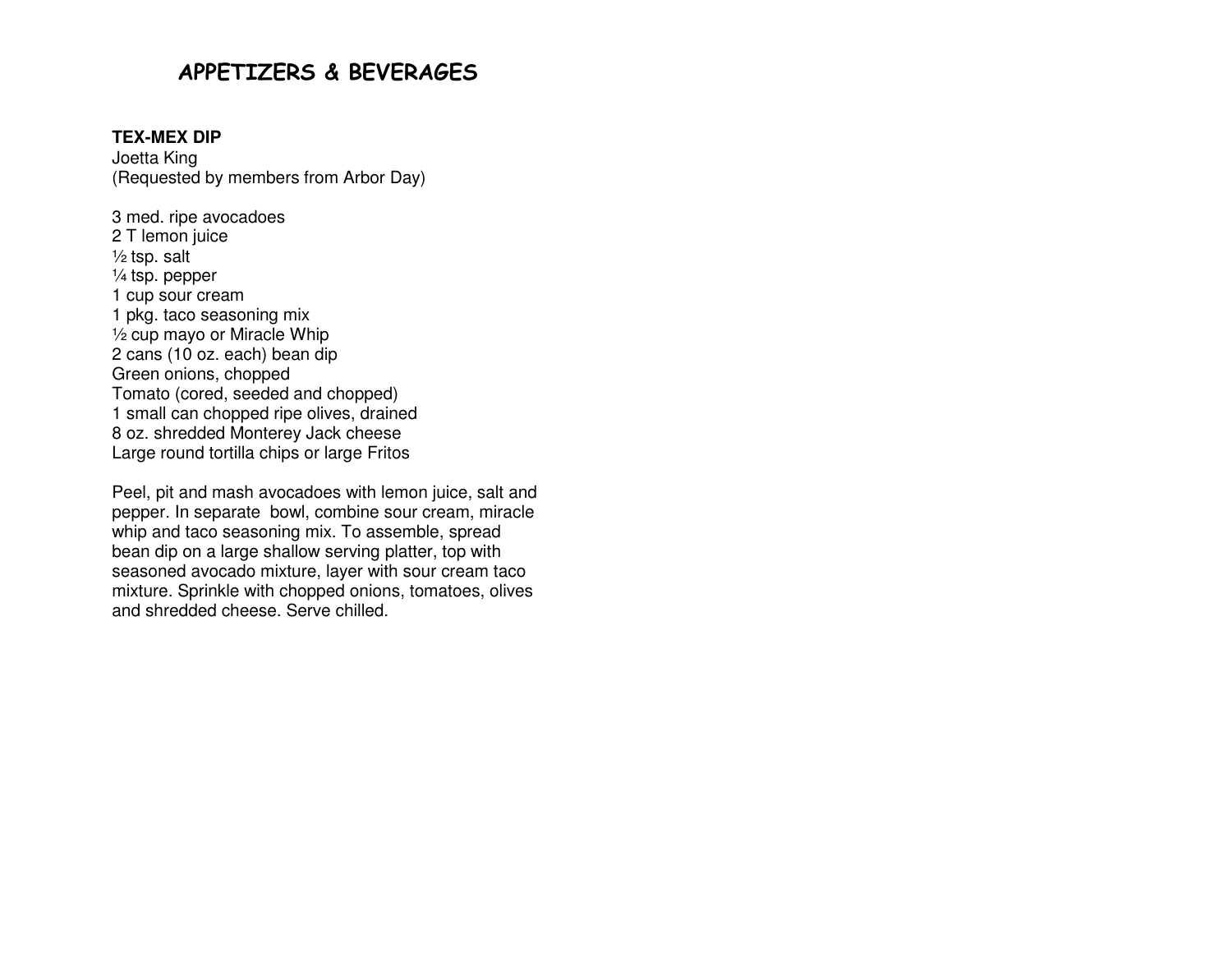# SOUPS AND SALADS

#### **TAFFY APPLE SALAD**

Veronica Wise

1 large can pineapple chunks or tidbits (save juice) 2 cups miniature marshmallows Combine above (not juice) and let stand overnight.

Mix pineapple juice with 1/2 cup sugar, 1 T flour. Add 1 well-beaten egg. Cook until thick. Chill overnight.

Mix pineapple mixture with juice mixture. Add 1 <sup>1</sup>/<sub>2</sub> cups of Spanish peanuts, 2 cups unpeeled diced Granny Smith apples and <sup>1</sup>/<sub>2</sub> T white vinegar.

Chill until ready to serve.

# **ELLIE'S MOTHER'S FRIEND'S AWARD-WINNING BROCCOLI SALAD**

Virginia Shannon

1 large bunch broccoli, florets only ½ cup chopped red onion 1 lb. bacon, fried crisp and crumbled ½ cup sunflower seeds 1 cup or more red grapes, sliced in half (black ones are really good, too!)

## **Dressing:**

 1 cup mayonnaise (reduced fat is OK)  $\frac{1}{2}$  cup sugar or scant  $\frac{1}{4}$  cup honey 2 T red wine vinegar

Mix early so sugar can dissolve.

Mix all ingredients just before serving and toss with dressing.

#### **SPINACH TORTELLINI SALAD** Unknown

1 pound spinach tortellini stuffed with Parmesan cheese 1 ½ cups Parmesan cheese, grated 1 cup quartered artichokes ½ pound cooked ham, sliced in finger-sized strips 1 cup Vinaigrette 4 T fresh chopped basil or thyme, optional Salt and pepper to taste

Cook pasta according to package directions. Toss with cheese, artichokes, ham and vinaigrette, or may be made ahead and chilled, but bring to room temperature before serving.

## **Vinaigrette:**

 ¼ cup red wine vinegar 1 tsp. Dijon mustard ¾ cup oil Salt to taste  $\frac{1}{2}$  tsp. sugar (optional) Pepper to taste

Mix vinegar and mustard in a bowl. Whisk in the oil. Taste for seasoning and add sugar, salt and pepper as needed. If kept in an airtight container, vinaigrette will stay fresh almost indefinitely in refrigerator. Makes one cup.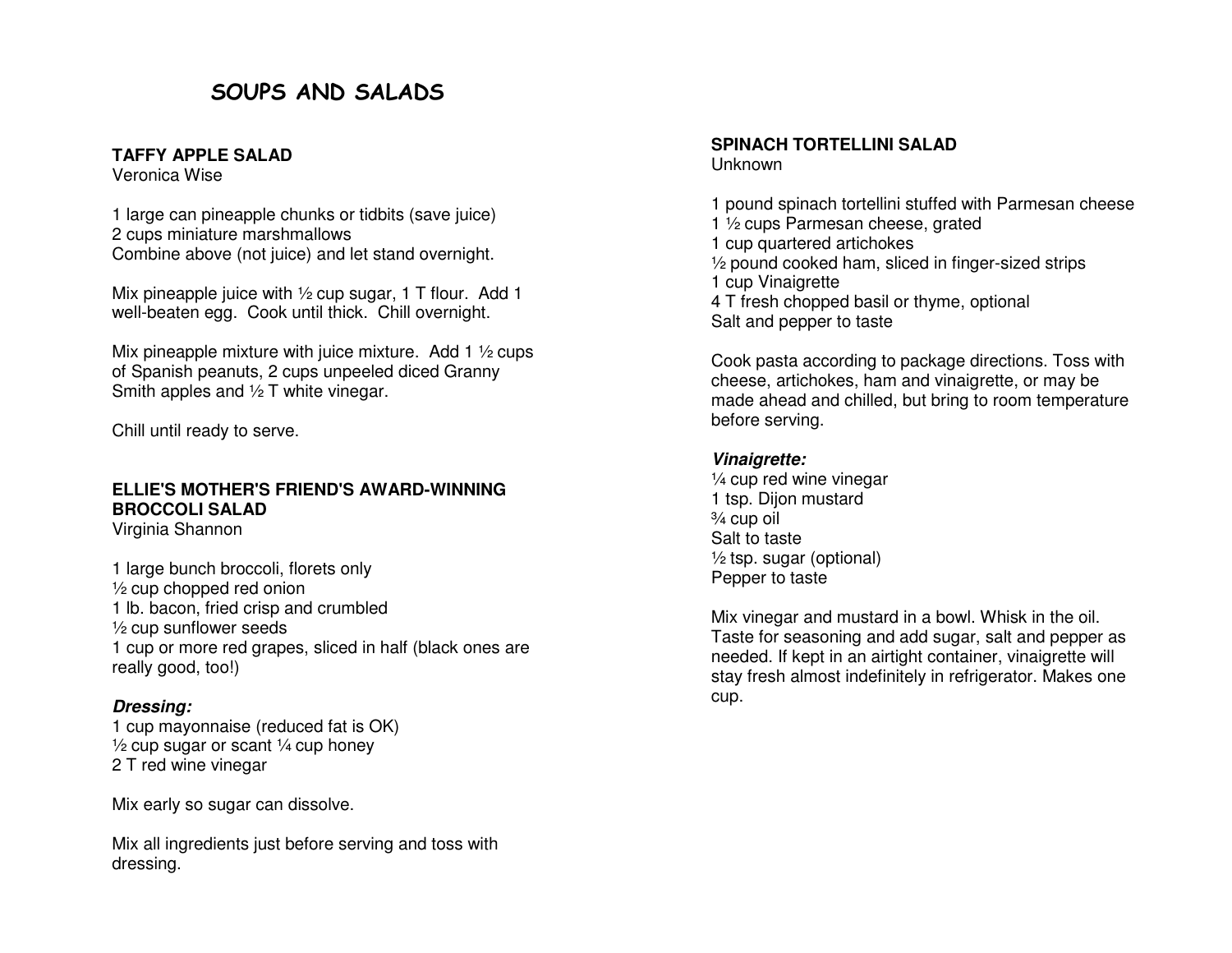# DESSERTS—BREADS, CAKES, COOKIES, PIES

## **PECAN BUTTER BALLS**

Ruth Nichol

2 cups finely chopped pecans 2 cups flour 2 strips (1/2 lb.) butter ½ cup sugar 2 tsp. vanilla  $\frac{1}{4}$  tsp. salt Powdered sugar

Cream butter and sugar. Add pecans, flour, salt and vanilla and mix until well blended. Make one inch balls and bake on ungreased cookie sheet at 325° for 20 minutes or until browned on bottom. Cool slightly and roll in powdered sugar to coat.